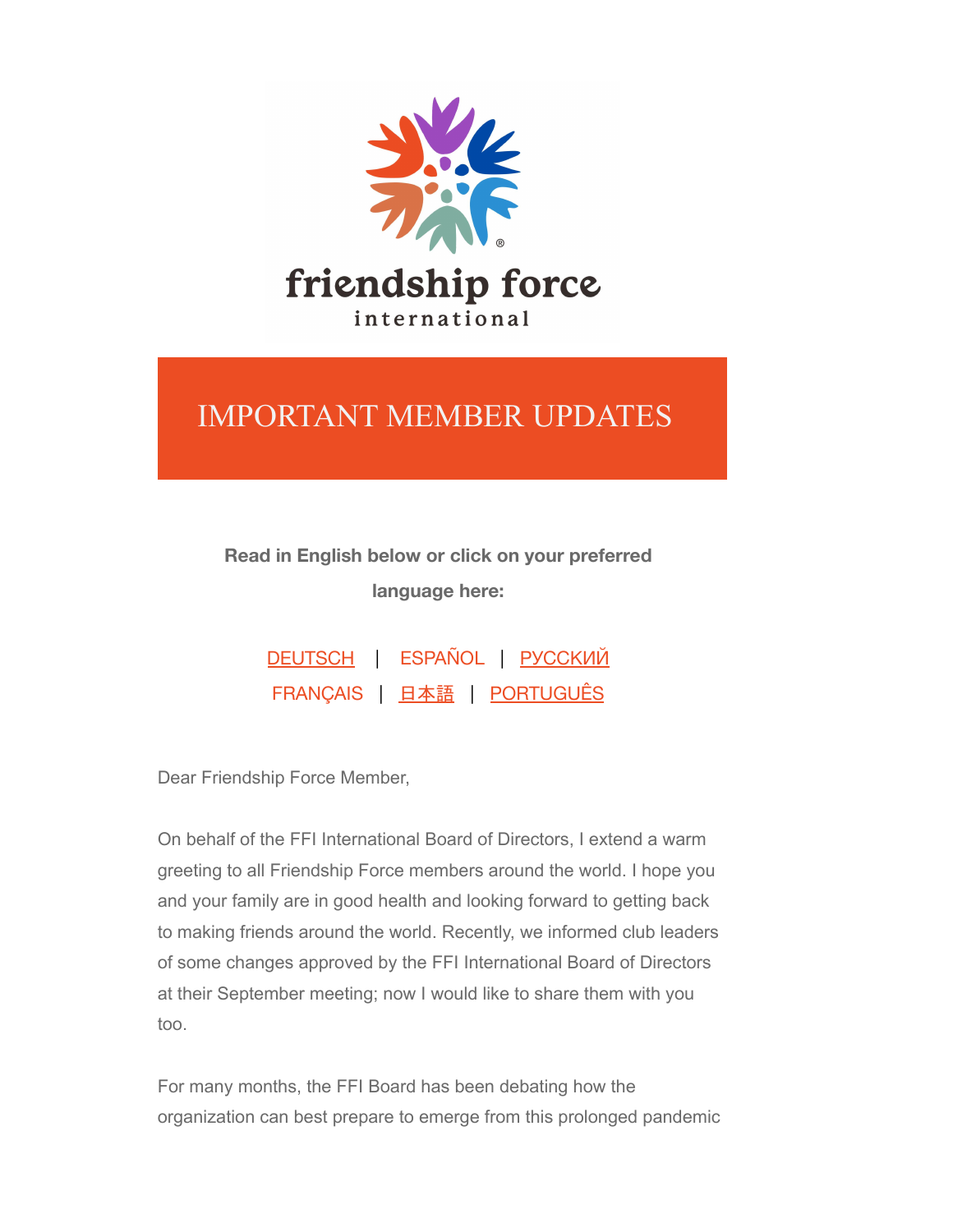in a position of strength. These past 18 months have not been easy, yet despite the enormous challenges we have persevered. FFI exists today because of the incredible generosity of members and clubs, operational grants from the US, UK, Australian and French governments, and some major belt-tightening.

Throughout this time, the FFI Board kept three objectives in mind: 1) we must ensure FFI survives the pandemic, 2) we must continue to support club retention and member engagement in the absence of face-to-face Journeys, and 3) we must build the necessary infrastructure for growth and expansion for when travel resumes.

The changes you see below reflect these objectives. Please keep in mind that this list represents only a fraction of the totality of decisions, actions and progress made despite the pandemic. This communication is focused only on the items that were most recently approved.

Just before we get to that though, let us take a moment to take stock of where FFI is today:

- As a result of maintaining an incredibly lean budget and operations with a limited staff, **FFI has survived the worst of the economic impact of the pandemic** and has a series of contingency plans to ensure FFI's long-term survival as we emerge from the global pandemic.
- Over the past year, **we have successfully launched a broad series of FF Virtual Experiences**, which have connected hundreds of members globally through online social events, language learning exchange, the exploration of shared interests, and virtual Journeys bringing two clubs face-to-face via Zoom.
- **Development for a new multi-lingual website** that focuses on our mission has continued in spite of the pandemic and is set to debut later this year.
- **Members can now receive timely, multilingual, communications through my.friendshipforce.org (myFF)**, and have the chance to privately and securely connect around club, member, and journey activities. In the coming months, we will unveil further features: the ability to join virtual interest groups, to apply for global Journeys or participate in regional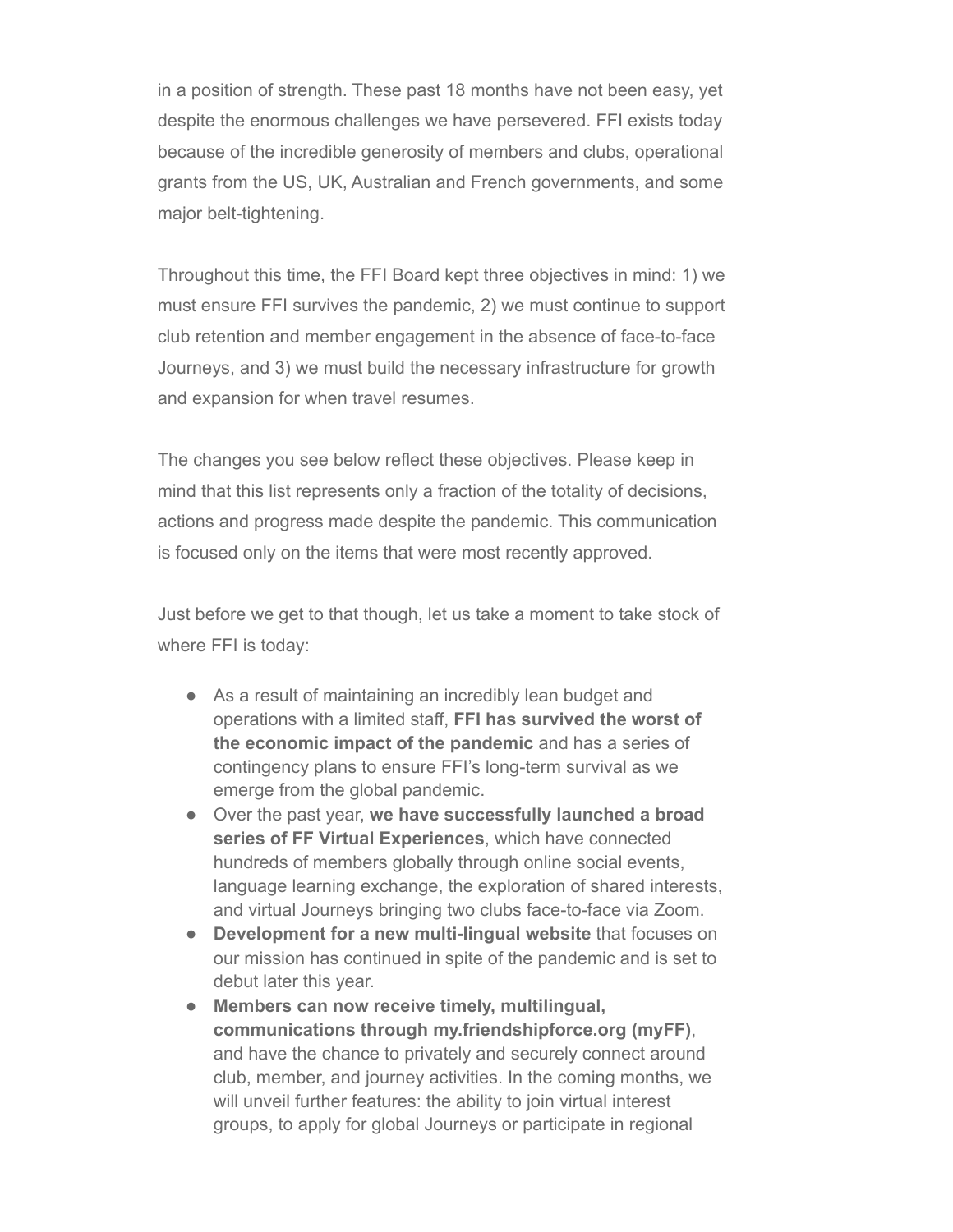Journeys with open seats, to transact more securely with FFI's Finance Department, and to communicate, in real-time, with FFI staff online.

- **The FFI Board has approved the first four members of the newly reinvigorated International Advisory Council (IAC)**. This is part of a larger marketing and communications strategy as we go into 2022 to raise the profile of FFI globally and attract new members.
- **We are looking ahead to our first post-pandemic World Conference**, currently scheduled for 2023, with locations currently being evaluated.

There really is so much more, but this effectively gives us the highlights.

To continue positioning us for a stronger future, the following changes have also been recently approved by the Board of Directors:

- 1. **The annual fee paid by members, either as part of the club charter renewal process or directly to FFI, shall be referred to in all publications as: FFI Membership Dues. (EFFECTIVE 2021).**
	- As you will see in the language changes below, members around the world use different terms to describe this annual fee. This change is part of a larger initiative to bring clarity and consistency to FFI's vocabulary.
- 2. **The FFI Membership Dues for 2022 shall be set at \$25 USD per annum per member. (EFFECTIVE January 2022)**
	- The FFI Board had considered increasing the dues to as much as \$40 USD in light of the pandemic's ongoing impact on operations, but eventually opted for an inflationary adjustment for 2022.
- 3. **The FFI Membership Dues for 2023 shall be set at \$30 USD per annum per member. (EFFECTIVE January 2023)**
	- In 2023 the organization will raise its FFI Membership Dues. This fulfills the increase that was delayed for 2022.
- 4. **The FFI Journey Fee will change from a flat 'per journey' fee to a flat 'per night' fee. The fee will be set at \$25 USD per Journey night regardless of accommodation type, ambassadors' origin, or the Journey destination. There is no distinction between international and domestic travel. (EFFECTIVE January 2022)**
	- This long-overdue change brings Friendship Force in line with other hosting organizations, makes FFI Journey fees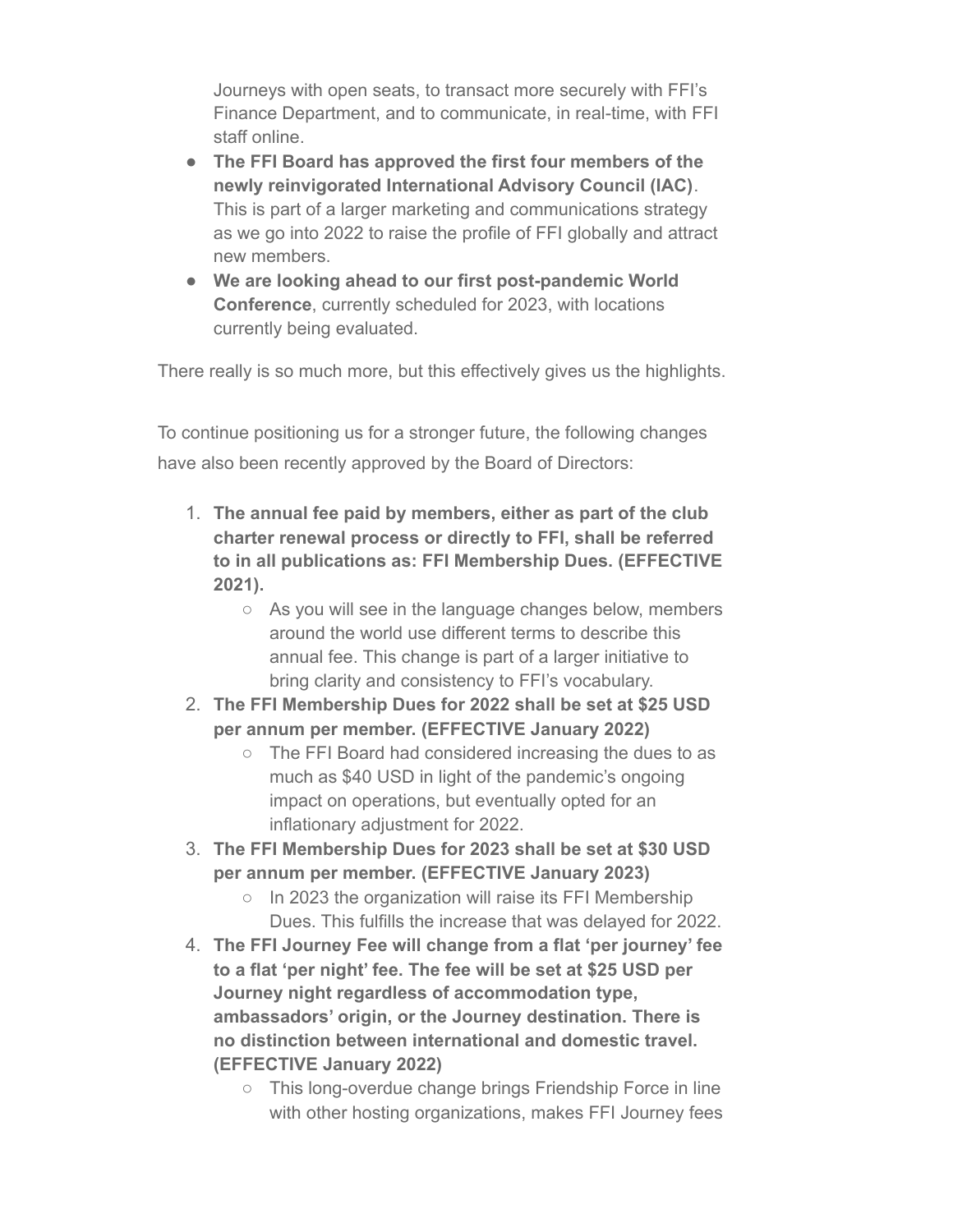fair and equitable, and brings much-needed flexibility to our program. Whether you are participating in a one-night or two-week Journey, whether you are traveling to the next town or a country 10,000 miles away, this Friendship Force Journey fee is easy to calculate and fairly distributes the responsibility of supporting FFI as part of the experience. Programmatically, this fee opens the door for shorter durations, small group journeys and more domestic experiences.

- 5. **FFI will announce a \$45 voluntary donation from all members between now and early 2022, entitled "\$45 in honor of 45 years of Friendship Force."**
	- Friendship Force International is here today thanks to the kindness of a select group of clubs and members who have donated generously. But we are not yet free and clear. Rather than passing a compulsory pandemic recovery fee, as many nonprofits have done this year, the FFI Board asks each member, especially those who have not given to this year's campaign, to submit a donation of \$45 along with their FFI Membership Dues. Although this is voluntary, the Board strongly encourages all members to do their part to help the organization they love through the remainder of the pandemic. What better way to celebrate Friendship Force's 45th anniversary of making a difference around the world than by showing one's support!
- 6. **For Special Journeys such as cruises, staff-organized tours, staff-managed/-recruited Journeys, festivals, conferences and other special events, fees will be set by staff to reflect the amount of administration time required.**
	- This has always been the case, of course, but given the new fee structure, the Board wanted to make it clear that there will now be a distinction between the per night fee and any other fee that may be charged.
- 7. **Specific language changes shall be adopted effective immediately:**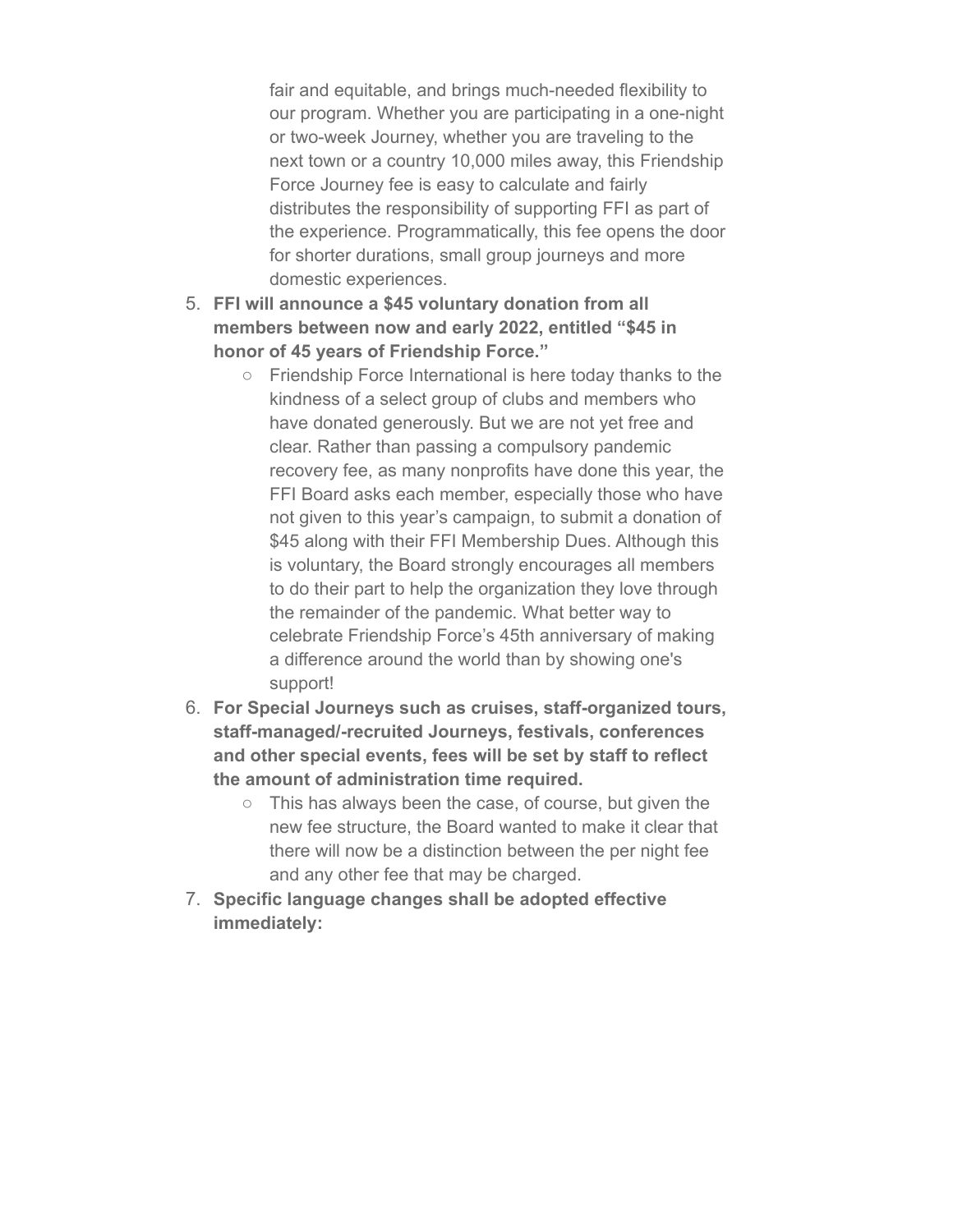| <b>CURRENT</b>                                                                                                                                                     | <b>APPROVED CHANGE</b>                                                                                                                                  |  |  |
|--------------------------------------------------------------------------------------------------------------------------------------------------------------------|---------------------------------------------------------------------------------------------------------------------------------------------------------|--|--|
| <b>Charter Renewal Fee</b><br><b>Club Renewal Fee</b><br><b>Annual Membership</b><br>Dues<br><b>Annual Affiliation Dues</b><br><b>Annual Membership</b><br>Renewal | <b>FFI Membership Dues</b>                                                                                                                              |  |  |
| Club Dues (paid by<br>individual members<br>directly to the club)                                                                                                  | <b>Club Membership Dues</b>                                                                                                                             |  |  |
| <b>Unaffiliated Member</b><br><b>Global Member</b><br><b>Individual Member</b>                                                                                     | <b>Global Member</b>                                                                                                                                    |  |  |
| Global Journeys<br>Themed Journeys<br>Friendship-in-Action<br>Journeys                                                                                             | Special Journey (Themed,<br>Friendship-in-Action,<br>Destination, Cultural, etc. will<br>still be specified under the<br>umbrella of a Special Journey) |  |  |
| International Club-to-Club<br>Journeys<br>EU & Schengen Journeys<br>Stopover Journeys                                                                              | International Journey                                                                                                                                   |  |  |

As the year comes to a close, please be on the lookout for information on a new FF Individual Journey program for members, while the world slowly opens its borders. Also forthcoming is a new position statement